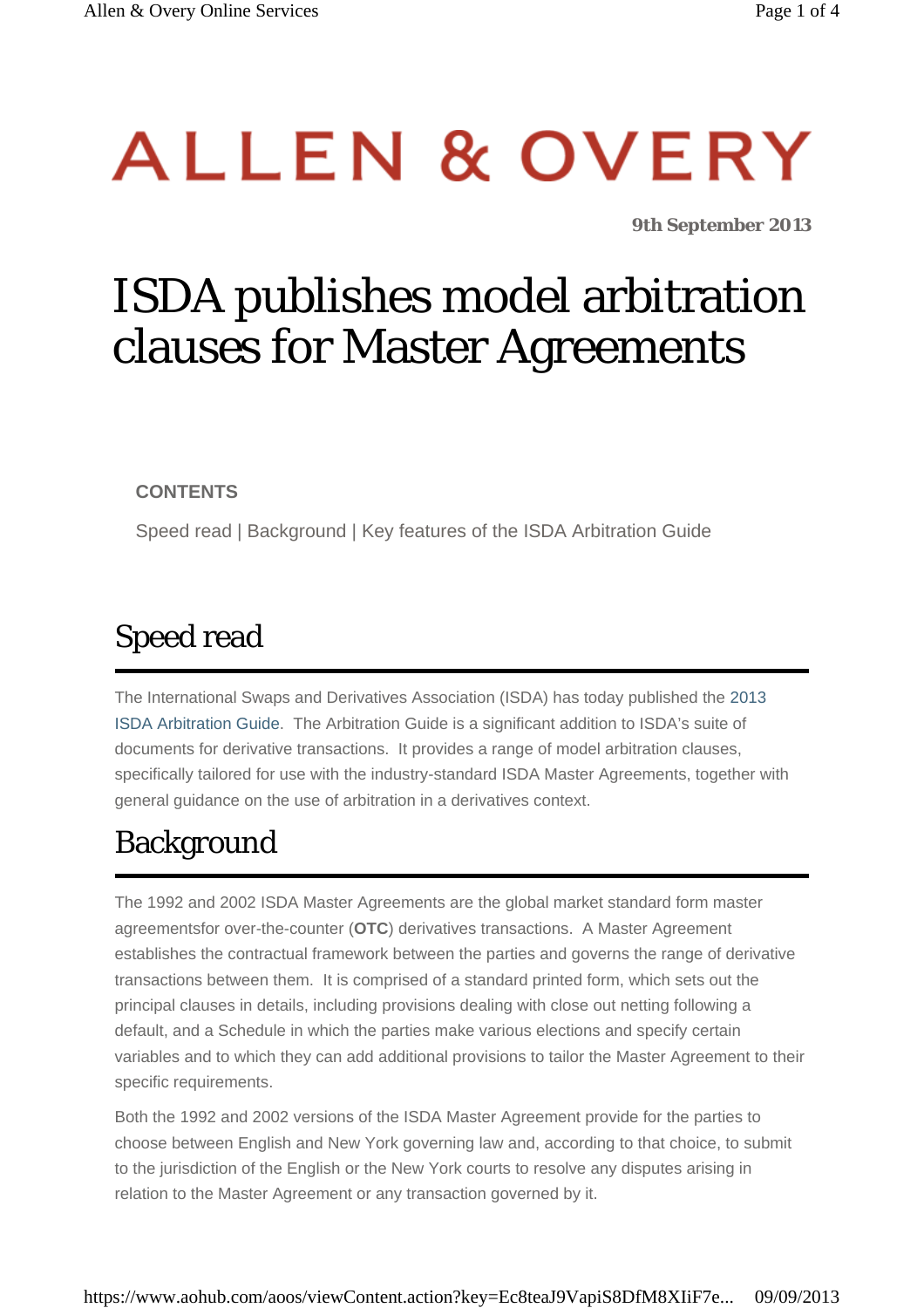In recent years, however, an increasing number of users of the Master Agreements have preferred arbitration as their method of dispute resolution and have amended the Master Agreement accordingly. This has been particularly common in emerging market jurisdictions, for example, in Asia, where difficulties in enforcing judgments across borders have combined with concerns about the experience and suitability of courts in some jurisdictions to hear disputes arising out of complex financial transactions to make arbitration an attractive alternative.

In January 2011, ISDA published a memorandum to its members highlighting this development and canvassing members' views on steps that ISDA could take to assist members in their use of arbitration. ISDA members enthusiastically responded to this memorandum, and to extensive further rounds of consultation which included meetings in Singapore, London and New York. The culmination of the process is the publication of the 2013 ISDA Arbitration Guide. Allen & Overy acted as counsel to ISDA throughout this project.

#### Key features of the ISDA Arbitration Guide

The Arbitration Guide provides general guidance on arbitration to ISDA members, plus a range of model arbitration clauses. Click [here](http://www.isda.org/publications/isdamasteragrmnt.aspx) for the Guide.

The general guidance explains key concepts of international arbitration, such as the significance of the "seat" of arbitration and of the choice of arbitral rules, as well as some of the factors often cited as potential advantages and disadvantages of arbitration.

The model clauses are the centrepiece of the Arbitration Guide and have been designed for use with the Master Agreements. The model clauses are intended to be inserted in the Schedule to a Master Agreement, and have the effect of deleting the jurisdiction clause set out in Section 13 (b) of the Master Agreement and replacing it with an agreement to arbitrate disputes. The model clauses effect further amendments to adapt other provisions of the Master Agreement (such as appointment of process agents and waiver of sovereign immunity) so that they operate properly with the choice of arbitration. It is the specific tailoring of the clauses for use with the Master Agreement which distinguishes them from the generic model clauses published by arbitral institutions for use in other contracts.

Although the governing law of the Master Agreement remains either English law or New York law, the model clauses provide a much greater variety of arbitral forums than the traditional choice between English and New York courts. The choice of seats and rules of arbitration was taken in response to member feedback, and it quickly became clear that members wished to see choices available in the clauses beyond England and New York.

At an early stage, parties in the Asia Pacific region were keen to see arbitration clauses for Hong Kong and Singapore, the two leading Asian arbitral centres. Support for further options – both additional choices of rules and seats - led to the expansion of the list. The final version of the Arbitration Guide contains seven appendices, each containing one or more model clauses providing for arbitration under the rules of a particular arbitral institution. The institutions included are the International Chamber of Commerce, London Court of International Arbitration, American Arbitration Association-International Centre for Dispute Resolution, Hong Kong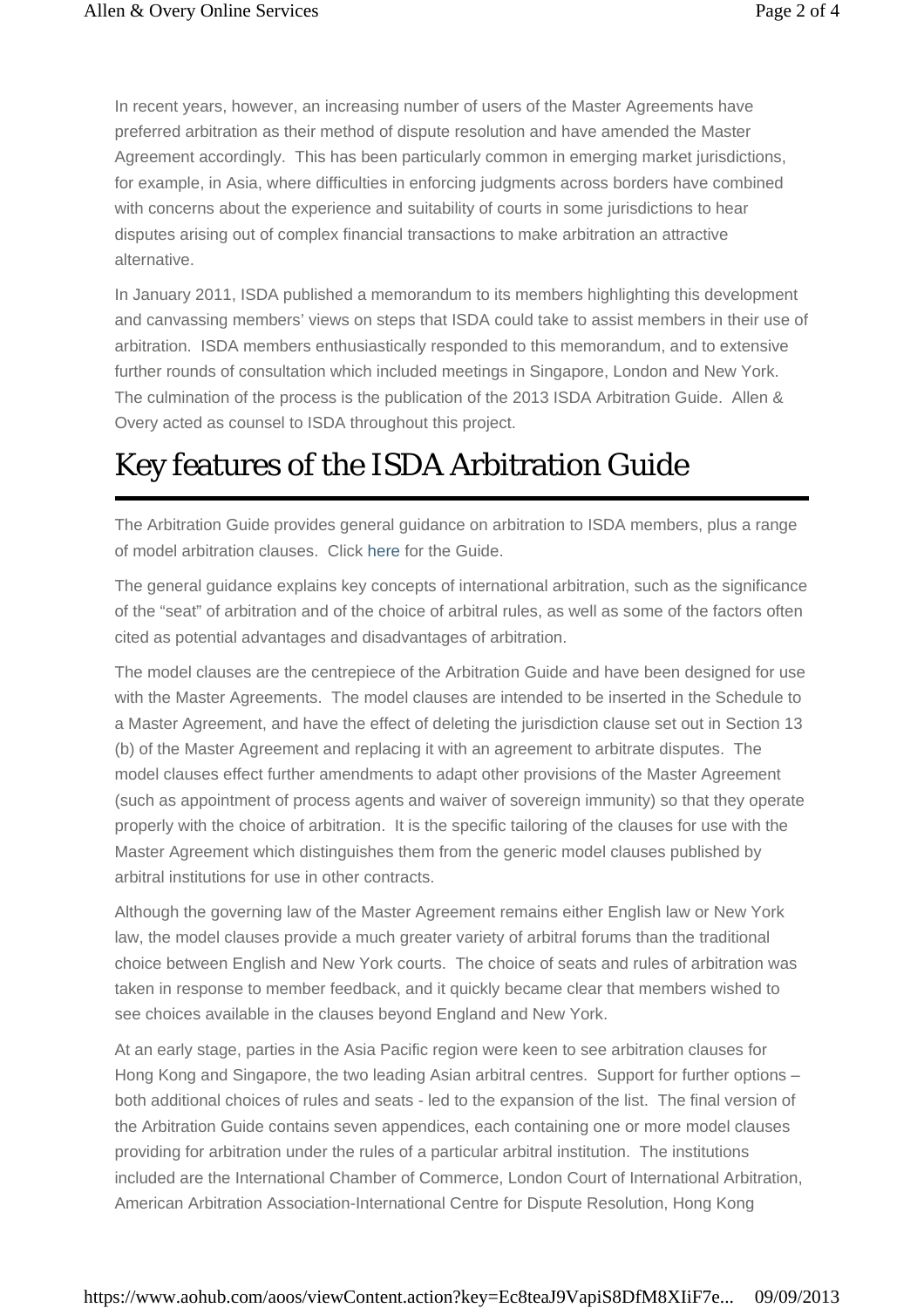International Arbitration Centre, Singapore International Arbitration Centre, Swiss Rules of International Arbitration, and the Panel of Recognised International Market Experts in Finance (P.R.I.M.E. Finance). The choice of arbitral seats is New York, London, Paris, Hong Kong, Singapore, Switzerland and The Hague. This wide choice reflects the global nature of the derivatives market.

The model clauses all follow the same format, save for differences in the clauses designed to accommodate differences in the chosen arbitral rules or the law of the chosen seat of arbitration. They have been kept relatively simple, but the Arbitration Guide also highlights some "add-on" features which parties may consider adding for themselves, such as fast-track provisions.

Given the enthusiasm of ISDA members in providing feedback on the earlier proposals and drafts, it is expected that the model clauses will be taken up by members as a standard from which to work, thereby helping to avoid basic drafting mistakes and to find common ground in negotiations. Having model clauses available may also encourage parties to use arbitration who may have preferred this approach, but would otherwise have been hesitant or reluctant to do so in the absence of ISDA-sanctioned standard provisions. Parties entering into ISDA Master Agreements would be well advised to familiarise themselves with the new clauses.

#### Contact information

| Andrew Pullen            | +65 6671 6087                   |
|--------------------------|---------------------------------|
| Counsel, Singapore       | andrew.pullen@allenovery.com    |
|                          |                                 |
| Andrew Battisson         | +65 6671 6089                   |
| Counsel, Singapore       | andrew.battisson@allenovery.com |
|                          |                                 |
| <b>Matthew Gearing</b>   | +852 2974 7177                  |
| Partner, Hong Kong       | matthew.gearing@allenovery.com  |
|                          |                                 |
| Frances van Eupen        | +852 2974 7033                  |
| Partner, Hong Kong       | frances.vaneupen@allenovery.com |
|                          |                                 |
| <b>Edward Murray</b>     | +44 20 3088 1837                |
| Consultant, London       | ed.murray@allenovery.com        |
|                          |                                 |
| James Freeman            | +44 20 3088 2496                |
| Senior Associate, London | james.freeman@allenovery.com    |